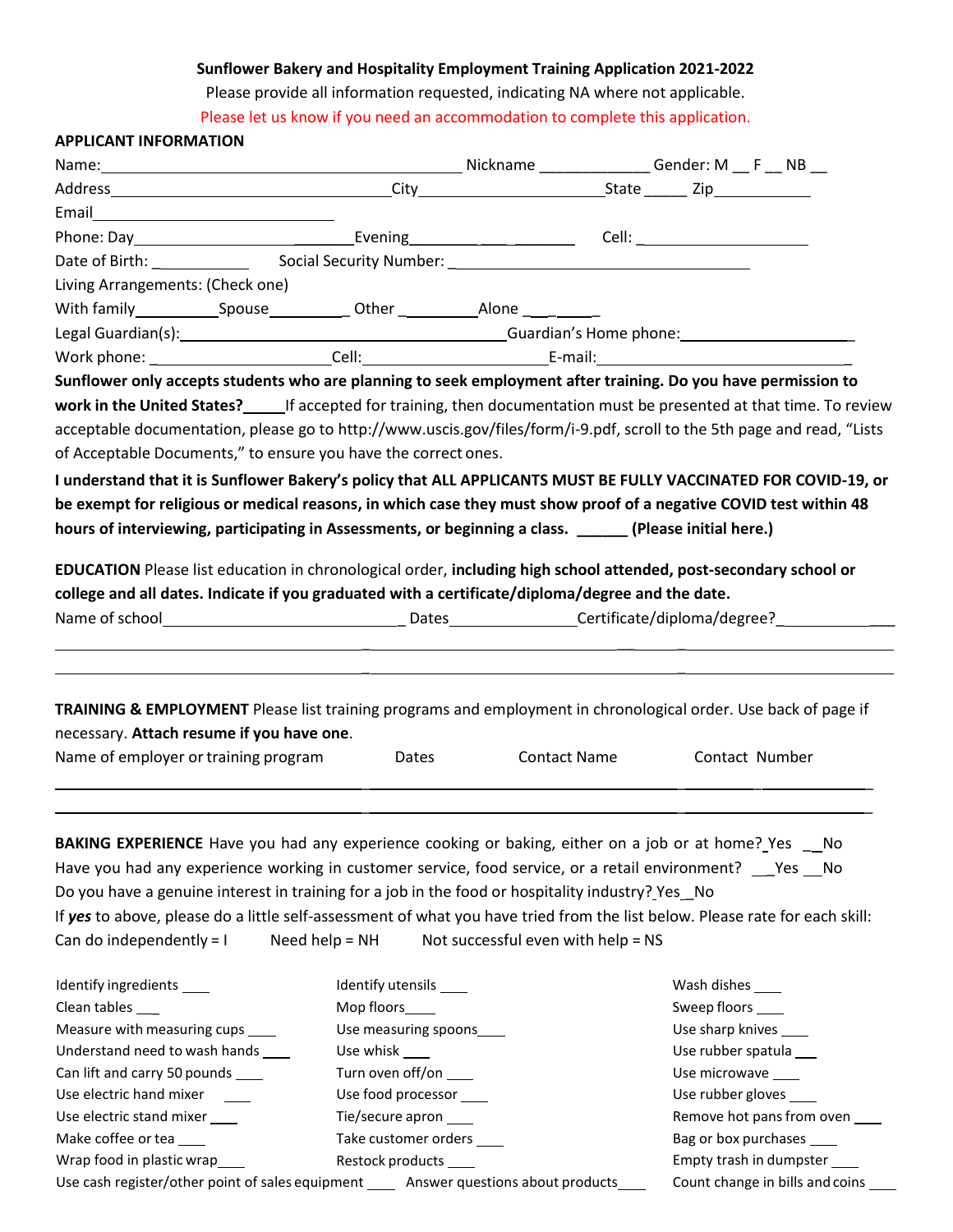| Please indicate if you are able to do the following things, with or without reasonable accommodation:                      |  |  |  |  |  |  |  |
|----------------------------------------------------------------------------------------------------------------------------|--|--|--|--|--|--|--|
| Read at or about the 4 <sup>th</sup> grade level ___Yes ___No Calculate basic math at 4 <sup>th</sup> grade level _Yes _No |  |  |  |  |  |  |  |
| Stand for 4 hours while working ___ Yes __ No                                                                              |  |  |  |  |  |  |  |
| Answering the following question is voluntary. If you decline to do so, it will not affect consideration for the program.  |  |  |  |  |  |  |  |
| Our mission is to prepare adults 18 and over with learning differences, who would benefit from skilled training for        |  |  |  |  |  |  |  |
| employment in baking, hospitality, or other related industries. Do you have learning differences? Yes No                   |  |  |  |  |  |  |  |
| <b>Additional Information</b>                                                                                              |  |  |  |  |  |  |  |
| Please check appropriate spaces that apply to you:                                                                         |  |  |  |  |  |  |  |
| Learning Disability<br><b>Example 1 Behavior problems</b><br>Limited mobility                                              |  |  |  |  |  |  |  |
| Lacken Multism spectrum disorder and managery Speech/language impairment and Depression                                    |  |  |  |  |  |  |  |
| <b>Example 2</b> Cerebral palsy                                                                                            |  |  |  |  |  |  |  |
| Moderate intellectual disability _______ Attention deficit hyperactivity disorder_______OCD                                |  |  |  |  |  |  |  |
| _____ Epilepsy/seizure disorder __________ Hearing loss<br>____ Limited vision                                             |  |  |  |  |  |  |  |
| ____ Psychiatric diagnosis/ mental illness* ____TBI<br>_____ Chronic medical condition                                     |  |  |  |  |  |  |  |
| Are you currently taking any medications for any of the above? yes no                                                      |  |  |  |  |  |  |  |
|                                                                                                                            |  |  |  |  |  |  |  |
| *Psychiatric Diagnosis                                                                                                     |  |  |  |  |  |  |  |
|                                                                                                                            |  |  |  |  |  |  |  |
| Additional Diagnoses<br><u>1988 - Cambridge Additional Piagnoses</u>                                                       |  |  |  |  |  |  |  |
| Please attach a copy of the most recent psychological evaluation results or IEP.                                           |  |  |  |  |  |  |  |

Please comment on any of the above with regard to educational, training or work settings. Please indicate any restrictions from participation in Bakery activities. Use back of page if necessary.

> \_ \_ \_ \_ \_ \_

> \_ \_ \_ \_ \_ \_ \_

#### **BEHAVIORAL CONCERNS**

| Do you (check if yes):                 |                                                    |
|----------------------------------------|----------------------------------------------------|
| Threaten to do physical violence __    | Ignore or resist following instruction or routines |
| Damage personal property               | Lie or steal                                       |
| Damage the property of others          | Abuse self                                         |
| Damage public property                 | Abuse substances                                   |
| Use angry language _____               | Have socially unacceptable sexual habits           |
| Have violent temper or temper tantrums | Exhibit offensive behavior with peers              |
| Have difficulty with authority figures | Have a record of any arrests                       |

Please comment on any of above with regard to educational, training or work settings:

**Sunflower Bakery has a zero tolerance policy for violence, threats of violence, damage to property, stealing, substance abuse, etc. A criminal background check may be required.**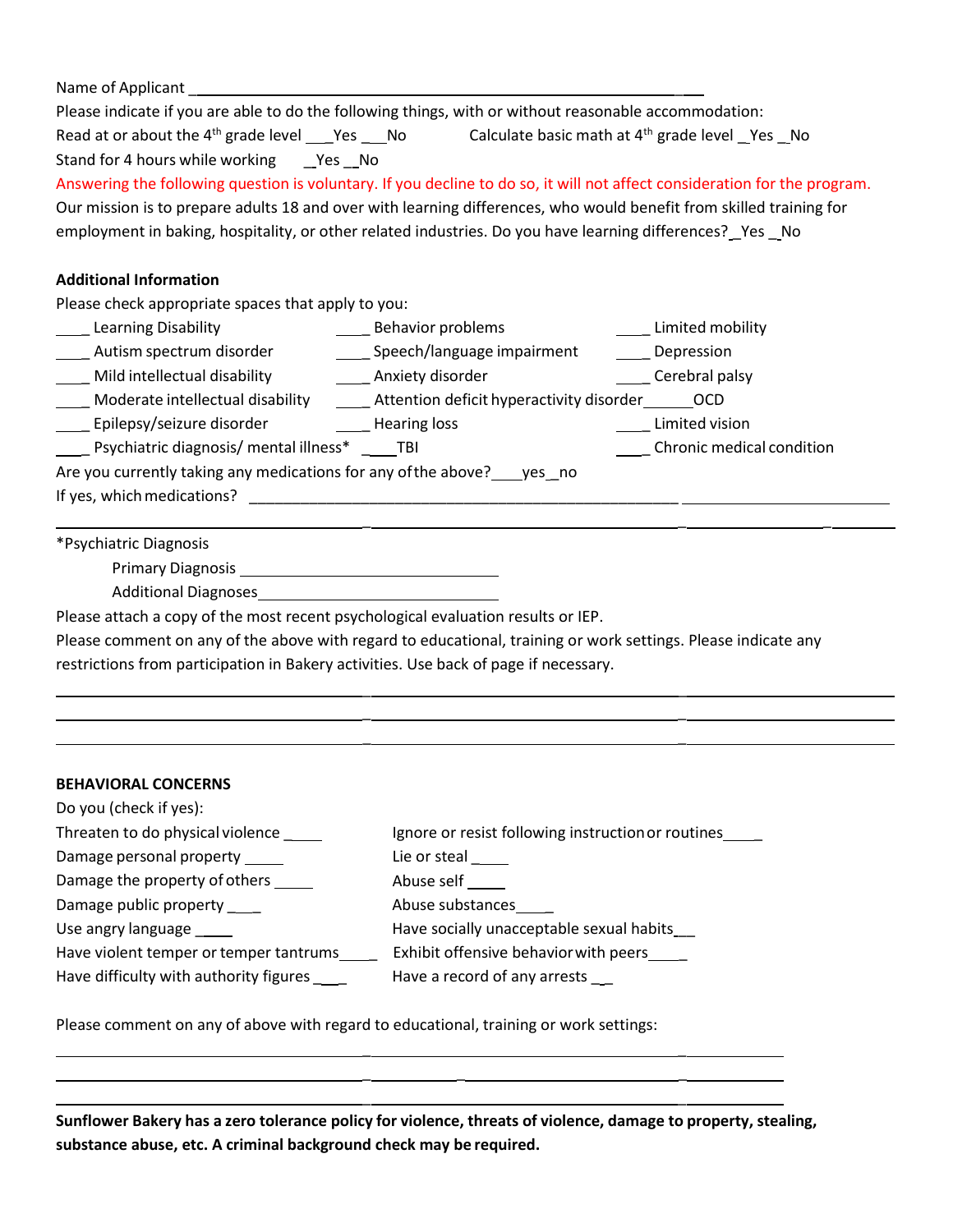Name of Applicant \_ \_ \_

### **Sunflower Bakery - Other Releases**

I hereby give permission to the professionals listed below to release information that would relate to my training/employment with the Sunflower Bakery. This would include diagnoses, treatment summaries, test results, behavior management programs, verbal exchanges between treating persons or facilities, and any other information or recommendations considered pertinent to this relationship.

Date: \_ (today) through \_\_\_\_\_ (18 mos. from application date) Relationship to applicant Signature of applicant/custodialparent/guardian:

### **REFERENCES**

Please provide information below for at least **one professional contact** from any previous employment or vocational training/day/school programs, who may be used as a reference. Please provide a copy of most recent IEP from high school if you have one. Please provide information below for **one contact person from any current or previous DDA or DORS service provider** who may be used as a reference. Please list any **therapists** with whom the applicant may be currently involved.

\_ \_ \_ \_

## Name/ Title/ Agency/ Address/ Phone/ E-mail

| Any additional information you would like to share?                                                                            |
|--------------------------------------------------------------------------------------------------------------------------------|
|                                                                                                                                |
| HOW DID YOU FIND OUT ABOUT SUNFLOWER BAKERY?                                                                                   |
| HAVE YOU MET WITH ANYONE FROM THE MD DIVISION OF REHABILITATION SERVICES (DORS)? YES NO                                        |
| IF IN VIRGINIA, Department of Aging and Rehabilitative Services? YES NO                                                        |
|                                                                                                                                |
| DO YOU HAVE A DORS OR OTHER COUNSELOR FROM ONE OF THE ABOVE REHABILITATION SERVICES? YES NO<br>IF SO, WHO AND AT WHICH OFFICE? |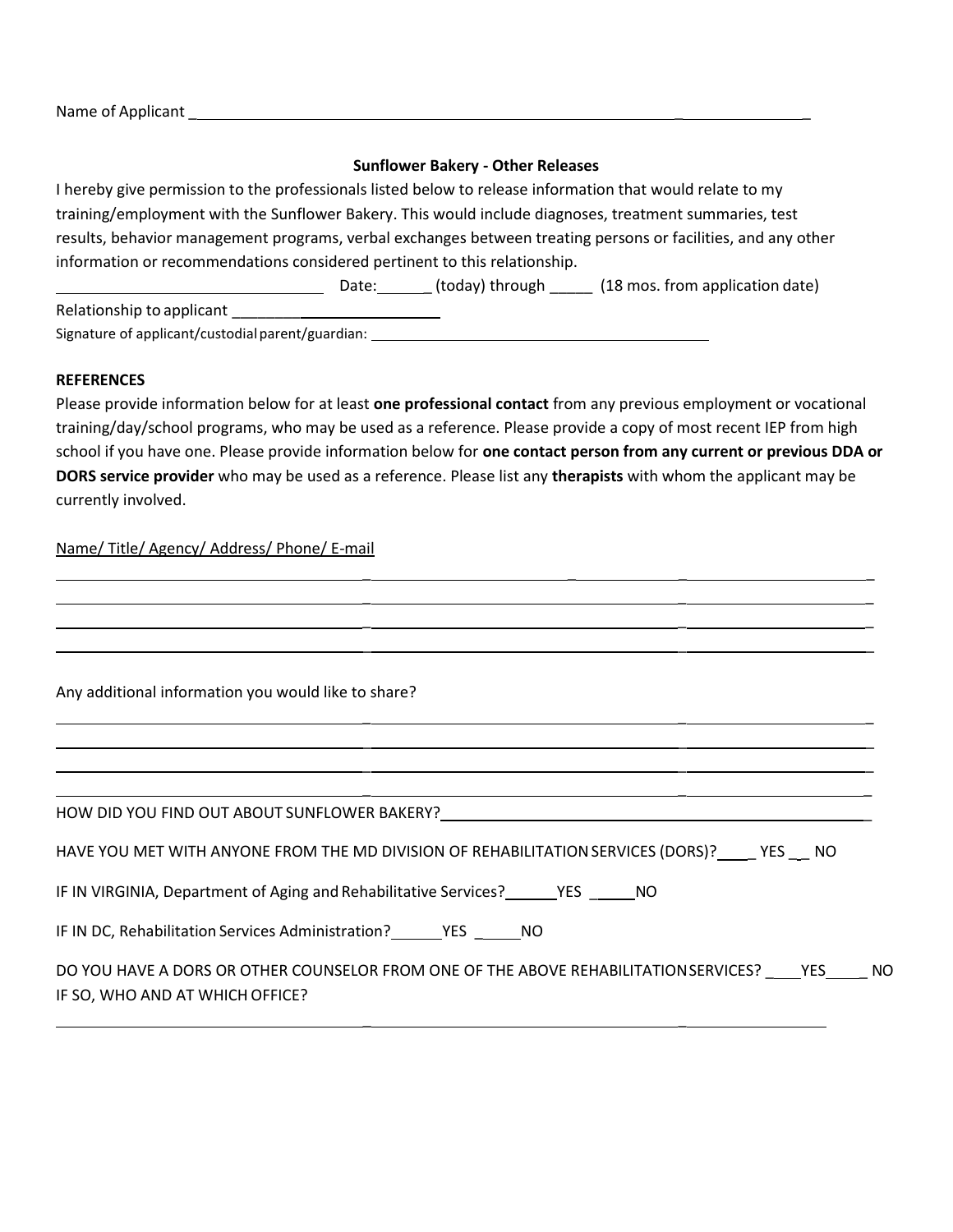#### **HEALTH AND MEDICAL INFORMATION**

| Telephone number ______________________ __________ |  |                                                                                   |  |  |
|----------------------------------------------------|--|-----------------------------------------------------------------------------------|--|--|
|                                                    |  |                                                                                   |  |  |
|                                                    |  |                                                                                   |  |  |
|                                                    |  |                                                                                   |  |  |
|                                                    |  |                                                                                   |  |  |
|                                                    |  |                                                                                   |  |  |
| <b>EMERGENCY CONTACTS</b>                          |  | ,我们也不会有什么。""我们不会有什么?""我们不会有什么?""我们不会有什么?""我们不会有什么?""我们不会有什么?""我们不会有什么?""我们不会有什么?" |  |  |
|                                                    |  |                                                                                   |  |  |
|                                                    |  |                                                                                   |  |  |
|                                                    |  |                                                                                   |  |  |
|                                                    |  |                                                                                   |  |  |
|                                                    |  |                                                                                   |  |  |
|                                                    |  |                                                                                   |  |  |

#### **Medical Release**

I/ the applicant have/s permission to participate in all Sunflower Bakery activities except as noted by me. I give permission to the physician selected by Sunflower Bakery to order x-rays, routine tests, and treatment related to my health/the health of the participant for emergency situations. If I cannot be reached in an emergency, I give my permission to the physician to hospitalize, secure proper treatment for, and order injection, anesthesia, or surgery for me/this applicant. I understand the information on this form will be shared on a "need to know" basis with Bakery staff. I give permission to photocopy this form. In addition, the Sunflower Bakery has permission to obtain a copy of the applicant's health record from providers who treat him/her and these providers may talk with the Bakery's staff about the applicant's health status.

|                                              | Date: | through | Relationship to applicant               |  |
|----------------------------------------------|-------|---------|-----------------------------------------|--|
| Signature of applicant/cust. parent/guardian |       |         | today (18 months from application date) |  |

#### **ADDITIONAL PROGRAM REQUIREMENTS**

#### **SUPPORT PERSON**

Each applicant must have a support person/agency whether a family member, friend, social worker, service provider or other person/entity who will be available to provide support throughout the training and employment. Please provide name(s) and relationship.

Name Relationship

Name of Applicant

How would you see this person involved? (please check all that apply)

Attend a meeting with you before you would begin the program to discuss the program and expectations.

Someone to help you resolve concerns, problems, barriers that may be preventing your fullparticipation.

Receive copies of evaluations.

Be available to you to help review material or practice skills being learned.

Person will sign Support Agreement upon applicant's acceptance for training.